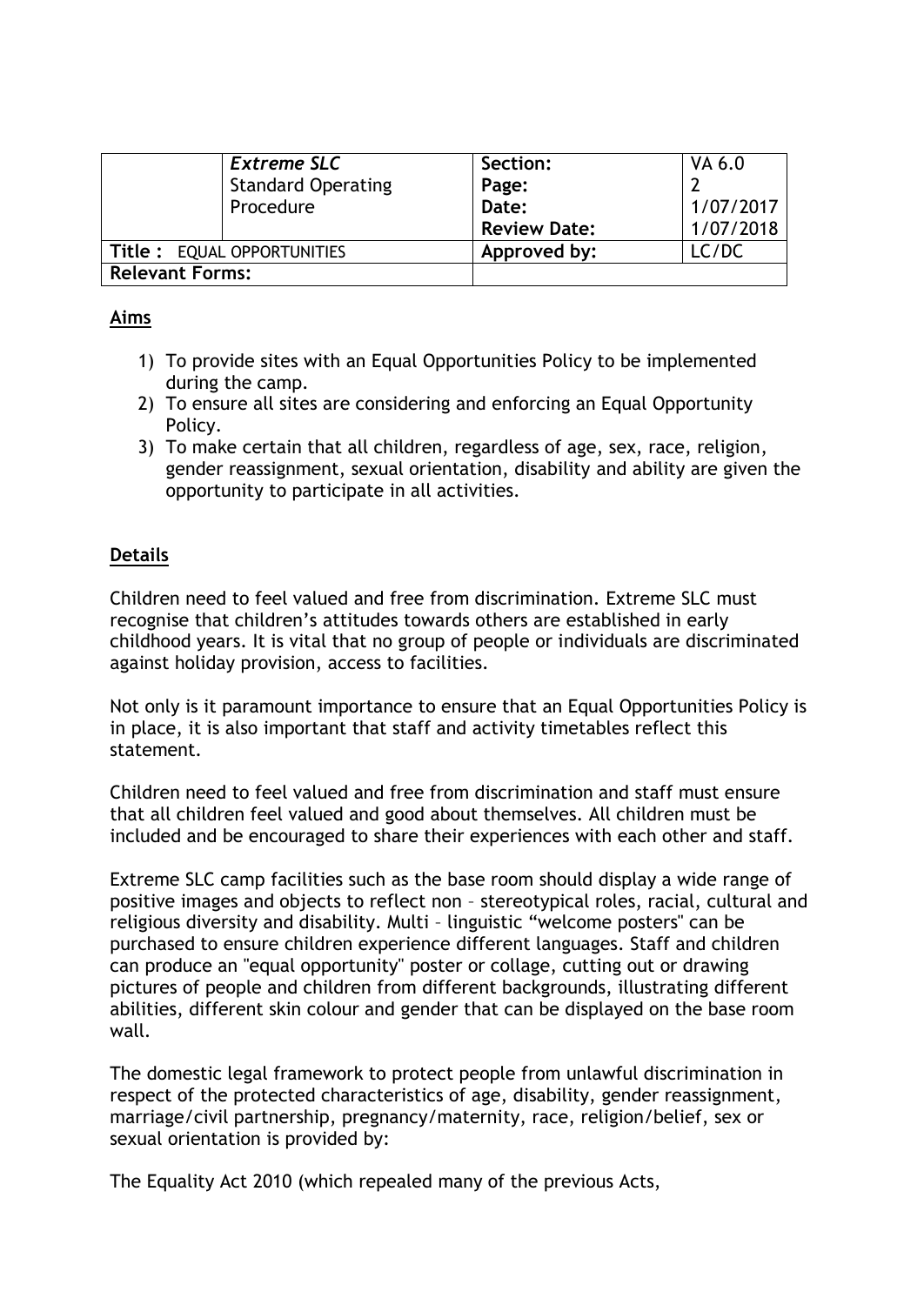Regulations and Statutory Instruments) Employment Rights Act 1996 (sections relating to maternity and dependant carer leave) Race Relations (Amendment) Act 2000 Protection from Harassment Act 1997 Racial and Religious Hatred Act 2006

#### **Definitions of discrimination**

The Act outlines eight different forms of discrimination and harassment which can occur:

a) Direct discrimination

treating a person worse than someone else because of a protected characteristic.

b) Indirect discrimination

acting towards someone in a way that has a worse impact on them - and others with that particular protected characteristic - than on people who do not have that characteristic.

c) Discrimination by association

treating a person worse than someone else because they are associated with a person who has a protected characteristic.

d) Discrimination by perception treating a person worse because you incorrectly think they have a protected characteristic.

e) Discrimination arising from disability

treating a disabled person unfavourably because of something connected to their disability unless it is objectively justified.

f) Harassment: harassing a person because of a protected characteristic.

g) Third party harassment

allowing a person to be harassed by anyone because of a protected characteristic when you have been made aware of it on at least two separate occasions.

h) Victimisation

treating a person badly or victimising them because they have complained about discrimination, helped someone else complain or have done anything to uphold their own or someone else's equality law rights

#### **Points to remember**

- 1) Equal Opportunities issues need to be raised in staff and volunteer induction and training programmes.
- 2) If SLC attracts a large percentage of ethnic groups may need to promote in different languages.
- 3) All children need to be treated with equal concern and staff must consider family customs and beliefs, dietary requirements, dress code and daily routines.